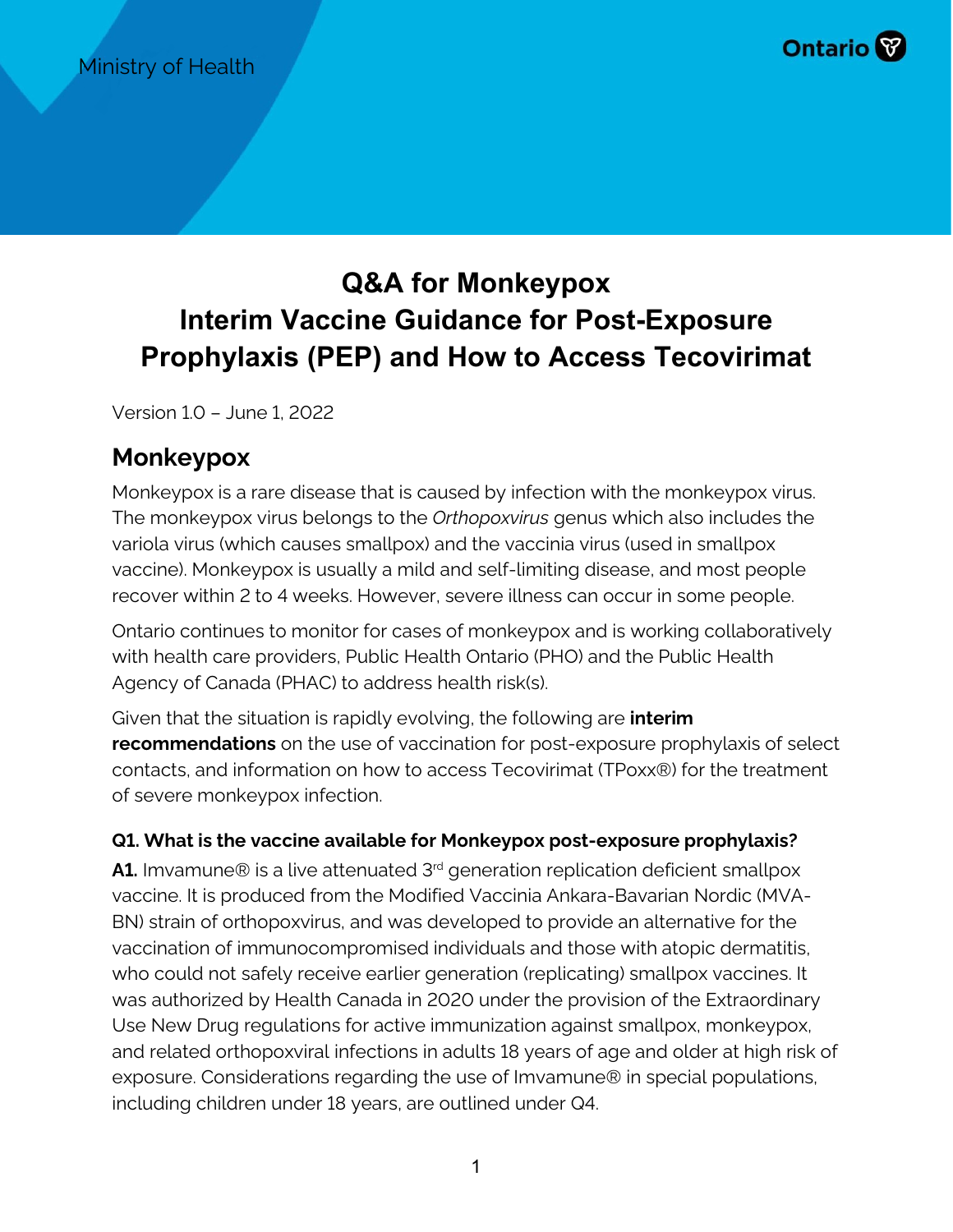Imvamune® is not indicated for the treatment of monkeypox infection.

## **Q2. What are the interim recommendations for the use of Imvamune® as postexposure prophylaxis in Ontario?**

**A2**. Based on extrapolation from animal studies and historical experience with smallpox vaccine in humans, vaccination after an exposure to monkeypox infection may prevent infection or may lessen disease severity in those who still go on to develop infection after receiving vaccine as post-exposure prophylaxis (PEP).

The provision of Imvamune® vaccine for PEP requires an assessment of the risk of exposure by the public health unit. Adults 18 years of age and over, who meet the definition of a [high risk contact](https://www.publichealthontario.ca/-/media/Documents/M/2022/monkeypox-virus-interim-case-contact-management-guidance-phu.pdf?sc_lang=en) of a [confirmed or probable case](https://www.health.gov.on.ca/en/pro/programs/emb/docs/CMOH_77.6_Order_Monkeypox_HCP_PHU.pdf) of monkeypox, as per the local public health unit's assessment are recommended to be offered PEP. Intermediate risk contacts may also be offered PEP, following the public health unit's assessment of individual risks and benefits (i.e., to balance the risks from exposure, protection from vaccination and potential side effects from the vaccine). Individuals who have been in the same premises (i.e., bar or nightclub) as a confirmed/probable case but with **no known** high or intermediate risk exposure are not recommended to receive PEP. Low risk contacts are also not recommended for PEP.

| Risk of exposure $1$ | <b>PEP</b>                                    |
|----------------------|-----------------------------------------------|
| High                 | Recommended                                   |
| Intermediate         | May be recommended based on the public health |
|                      | unit's assessment of risks and benefits       |
| Low                  | Not recommended                               |
| No/very low          | Not recommended                               |

**Table 1. Recommendations for Post-exposure Prophylaxis (PEP) according to risk of infection**

<sup>1</sup> Monkeypox Virus: Interim Case and Contact Management Guidance for Local Public Health **Units** 

The use of Imvamune® has not been studied in individuals less than 18 years of age or in those who are pregnant or breastfeeding. Further details on the considerations for these contacts are outlined under Q3 on Special Populations.

For the use of Imvamune® vaccine as PEP, a single 0.5 mL dose of Imvamune® should be administered within 4 days of exposure, up to a maximum of 14 days after exposure. The vaccine is administered subcutaneously.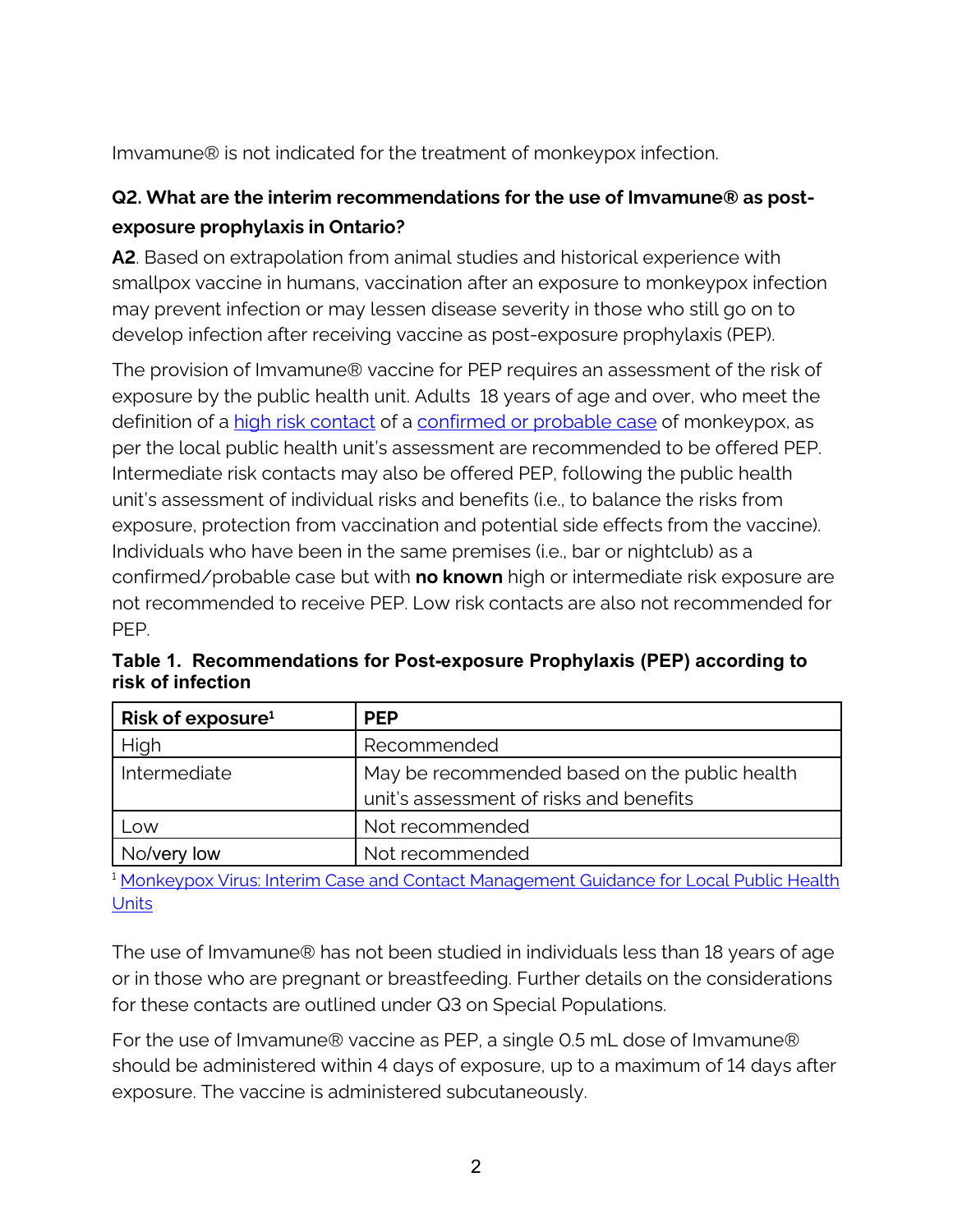## **Q3. What is known about the use of Imvamune® vaccine in special populations (immunocompromised, pregnant, and breastfeeding individuals, and children?**

**A3. Immunocompromised populations**: Clinical trials of Imvamune® have included people living with human immunodeficiency virus (HIV) with a CD4 count of greater than 100. There is less experience in individuals with severe immunosuppression. Additional risk/benefit discussion is indicated for those with severe immunosuppression prior to receiving vaccine as PEP.

**Pregnancy and breastfeeding:** There are very limited data on the use of Imvamune® in pregnancy. No clinical trials have been conducted in pregnant individuals, although approximately 300 pregnancies have been reported to the manufacturer with no safety issues identified. There is no data on whether the vaccine is excreted in breastmilk, although this is unlikely as the vaccine is nonreplicating. Additional risk/benefit discussion is indicated for those who are pregnant or breastfeeding prior to receiving vaccine as PEP.

**Children and youth:** Imvamune® vaccine is not authorized for use in persons under 18 years of age, and has not been studied in this age group, although it has been offered to children as PEP in previous United Kingdom monkeypox incidents as cited in [UK PEP guidance.](https://assets.publishing.service.gov.uk/government/uploads/system/uploads/attachment_data/file/1079498/Recommendations-for-pre-and-post-exposure-vaccination-during-a-monkeypox-incident-27-may-2022.pdf) Clinical trials have studied other vaccines (TB and malaria) using Modified Vaccinia Ankara (MVA) as a vector in children with a reassuring safety profile. Additional risk/benefit discussion is indicated for persons under 18 years of age prior to receiving vaccine as PEP.

## **Q4. Who should not receive Imvamune®?**

**A4.** Individuals who are hypersensitive to this vaccine or to any ingredient in the formulation or component of the container should not receive the vaccine. A list of ingredients can be found in the [product monograph.](https://pdf.hres.ca/dpd_pm/00058622.PDF)

Individuals with signs or symptoms of monkeypox infection should not receive the vaccine as the vaccine is not indicated in the treatment of monkeypox infection.

#### **Q5. Can Imvamune® be given at the same time as other vaccines?**

**A5.** Data on co-administration of Imvamune**®** and other vaccines are not available. Therefore, it is recommended to not co-administer Imvamune**®** with other vaccines, and to reschedule any other vaccines until at least 14 days after administration of Imvamune**®**.

The administration of Imvamune**®** as post-exposure prophylaxis **should not be delayed** in an individual who has recently received another vaccine.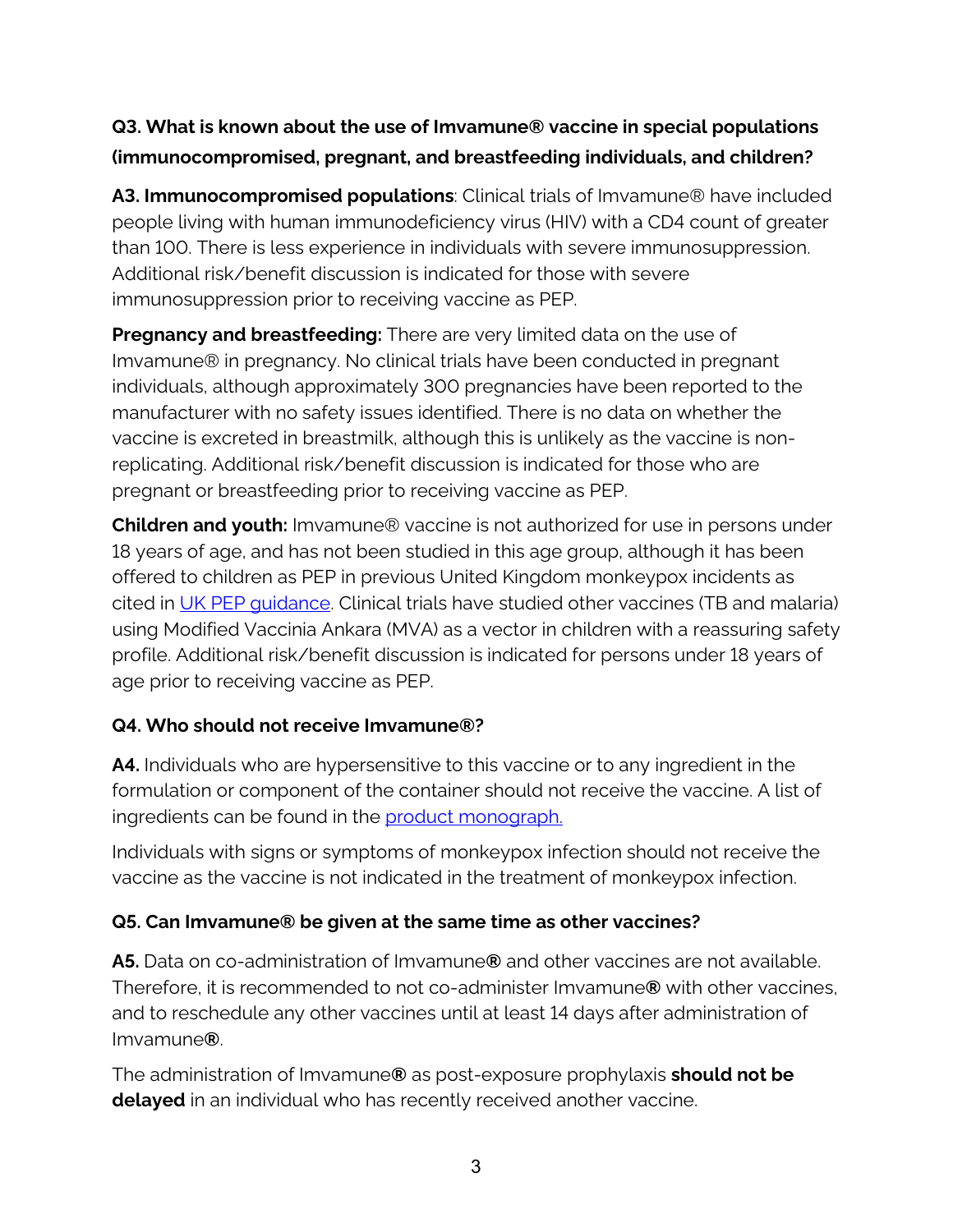### **Q6. How do I access Imvamune®?**

**A6.** The Federal government has procured doses of Imvamune**®** that have been made available to provinces and territories. Imvamune**®** will be made available to Public Health Units for the provision of PEP under the criteria outlined above (Q2).

To order the vaccine, the local public health unit must email the Ministry of Health Emergency Operations Centre at **EOCoperations.MOH**@ontario.ca or call the Healthcare Provider Hotline at 1-866-212-2272.

Clinicians who think they have a patient (i.e., a contact of a case) who might be recommended to receive PEP using the criteria above should contact their local public health unit.

## **Q7. What information should be provided to individuals to obtain informed consent?**

**A7.** A discussion of the risks of disease and the risks and benefits of vaccination with Imvamune**®** should be conducted to support informed consent to vaccination. Additional counselling is recommended for people who are pregnant, people who are immunocompromised, and children and youth (see Q3).

## **Q8. Are there any side effects to Imvamune®?**

**A8.** The most common side effects include reactions at the injection site like pain, erythema, induration and swelling. The most common systemic reactions observed after vaccination are fatigue, headache, myalgia, and nausea. Most of the reported adverse drug reactions observed in clinical trials were of mild to moderate intensity and resolved within the first seven days following vaccination.

Older generation (i.e., replicating) smallpox vaccines have been associated with myocarditis. No case of myocarditis or pericarditis was identified in clinical trials of Imvamune®, however monitoring of vaccine recipients identified cardiac adverse events of special interest (AESIs) including asymptomatic troponin elevation, abnormal ECG findings, tachycardia, and palpitations. Cardiac AESIs were reported to occur in 1.4% (91/6,640) of Imvamune**®** recipients and 0.2% (3/1,206) of placebo recipients who were smallpox vaccine-naïve. Individuals should be counselled to seek medical attention if cardiac symptoms (i.e., chest pain, shortness of breath, palpitations) develop following vaccination with Imvamune®.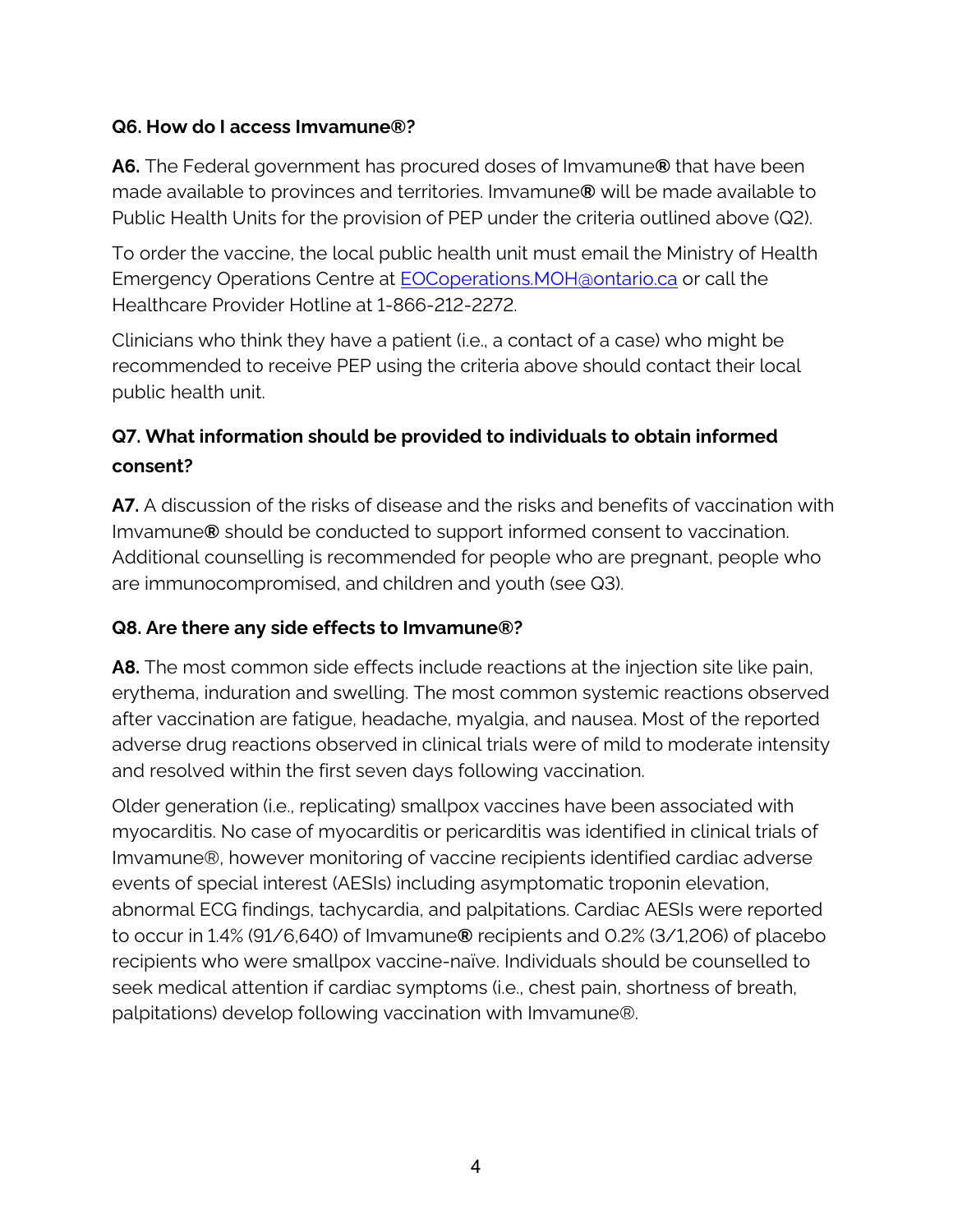## **Q9. How do I report an Adverse Event Following Immunization (AEFI) following Imvamune® vaccine in Ontario?**

**A9.** Reports of any Adverse Event Following Immunization (AEFI) following Imvamune® vaccine should be made using the **Ontario AEFI form** and sent to the [local public health unit.](https://www.health.gov.on.ca/en/common/system/services/phu/locations.aspx) Please see Public Health Ontario's [vaccine safety webpage](https://www.publichealthontario.ca/en/health-topics/immunization/vaccine-safety) and **Fact Sheet -Adverse Event Following Immunization Reporting for Health Care** [Providers in Ontario](https://www.publichealthontario.ca/-/media/Documents/A/2016/aefi-reporting-overview.pdf?sc_lang=en&hash=9EAD5FB734A076C460C2A09FF1B83D43) for additional guidance.

#### **Q10. How should Imvamune® be stored?**

**A10.** Imvamune® should be stored frozen at -20°C ± 5°C or -50°C ± 10°C or -80°C ± 10°C and stored in the original package in order to protect from light.

The product should be thawed at room temperature. To ensure homogeneity upon thawing, the vial should be swirled gently (not shaken) for at least 30 seconds. After thawing, the drug should appear a pale milky coloured homogeneous suspension.

Once thawed, the vaccine should be used immediately, or it can be stored between +2°C – +8°C for up to 2 weeks prior to use. Do not refreeze a vial once it has been thawed.

Expiry date depends on the storage temperature. If stored frozen, the expiry date is the date listed on the product label.

## **Q11. How can I access Tecovirimat (TPoxx®) treatment?**

**A11.** In Canada, [Tecovirimat](https://pdf.hres.ca/dpd_pm/00063782.PDF) (TPoxx®) is authorized by Health Canada under an extraordinary use indication for the treatment of human smallpox disease in adults and pediatric patients weighing at least 13 kg. The [European Medicine Agency](https://www.ema.europa.eu/en/documents/product-information/tecovirimat-siga-epar-product-information_en.pdf)  [\(EMA\)](https://www.ema.europa.eu/en/documents/product-information/tecovirimat-siga-epar-product-information_en.pdf) has authorized it for the treatment of smallpox, monkeypox, and cowpox. While the drug does not have an approved indication for the treatment of monkeypox in Canada, a licensed healthcare professional may use their clinical judgment to prescribe TPoxx® off-label for the treatment for severe monkeypox infections. The treatment course is three capsules (three 200 mg capsules) taken twice daily for 14 days.

A limited supply is available in Ontario for hospitalized severely ill patients. Hospital clinicians can request product by contacting the Ministry of Health Emergency Operations Centre at **EOCoperations.MOH**@ontario.ca or by calling the Healthcare Provider Hotline at 1-866-212-2272.